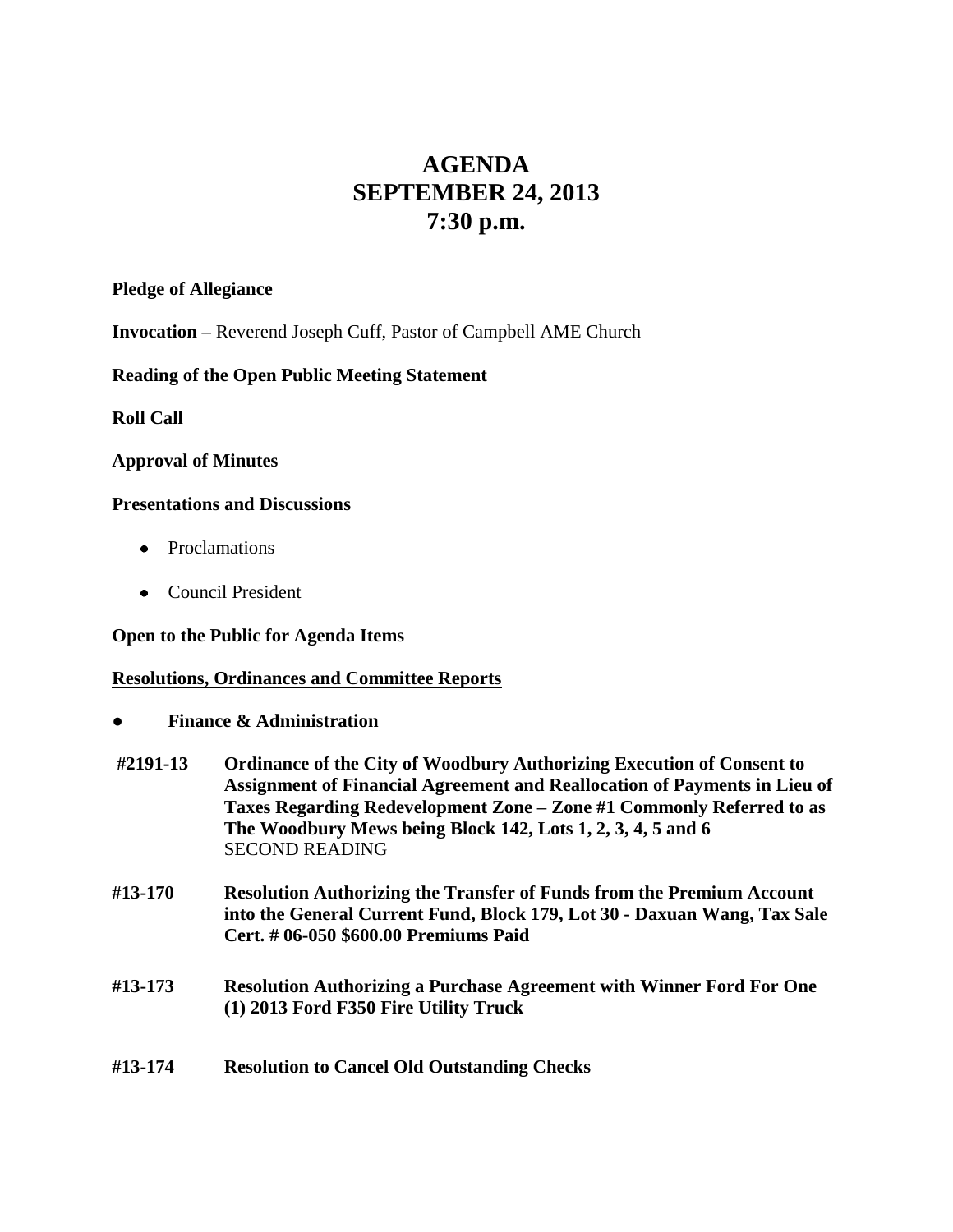| #13-175   | <b>Resolution Authorizing a Closed Session</b>                                                                                                                                                                                                                     |
|-----------|--------------------------------------------------------------------------------------------------------------------------------------------------------------------------------------------------------------------------------------------------------------------|
| $#13-176$ | <b>Resolution Adopting Memorandum of Understanding to Appoint Burris</b><br><b>Construction Company as Redeveloper of Property formerly known as The</b><br>Woodbury Country Club designated as Block 154, Lot 8, on the City's Tax<br>Map for a Period of 90 Days |
| #13-179   | <b>Resolution of the City of Woodbury Imposing Lien(s) for Property</b><br><b>Maintenance pursuant to Municipality Code §162-4</b>                                                                                                                                 |

Motion for Approval to Pay the Listed Vouchers

| <b>Public Safety</b> |
|----------------------|
|----------------------|

- **#13-177 Resolution Authorizing the Appointment of Timothy Mitchell as a Patrolman for the Woodbury Police Department**
- **#13-178 Resolution Authorizing the Appointment of Nicholas Cacciola as a Patrolman for the Woodbury Police Department**

# **• Public Works/Utilities**

- **#13-172 Resolution to Approve the Submission of a Grant Application and to Execute a Grant Agreement with the New Jersey Department of Transportation for the FY2014 Municipal Aid Project hereinafter known as The East Red Bank Avenue Milling and Overlay**
- **#13-180 Resolution Authorizing City Engineer to Request Bids for FY2013 Series of Road Repaving Projects, Phase I**
- **• Economic Development**
- **#13-171 Resolution of Support from the City of Woodbury Authorizing the Woodbury Economic Development Office to Apply for a \$3,000 DEP Green Communities Grant**
- **• Parks and Recreation and Community Relations**
- **• Environmental and Green Acres**